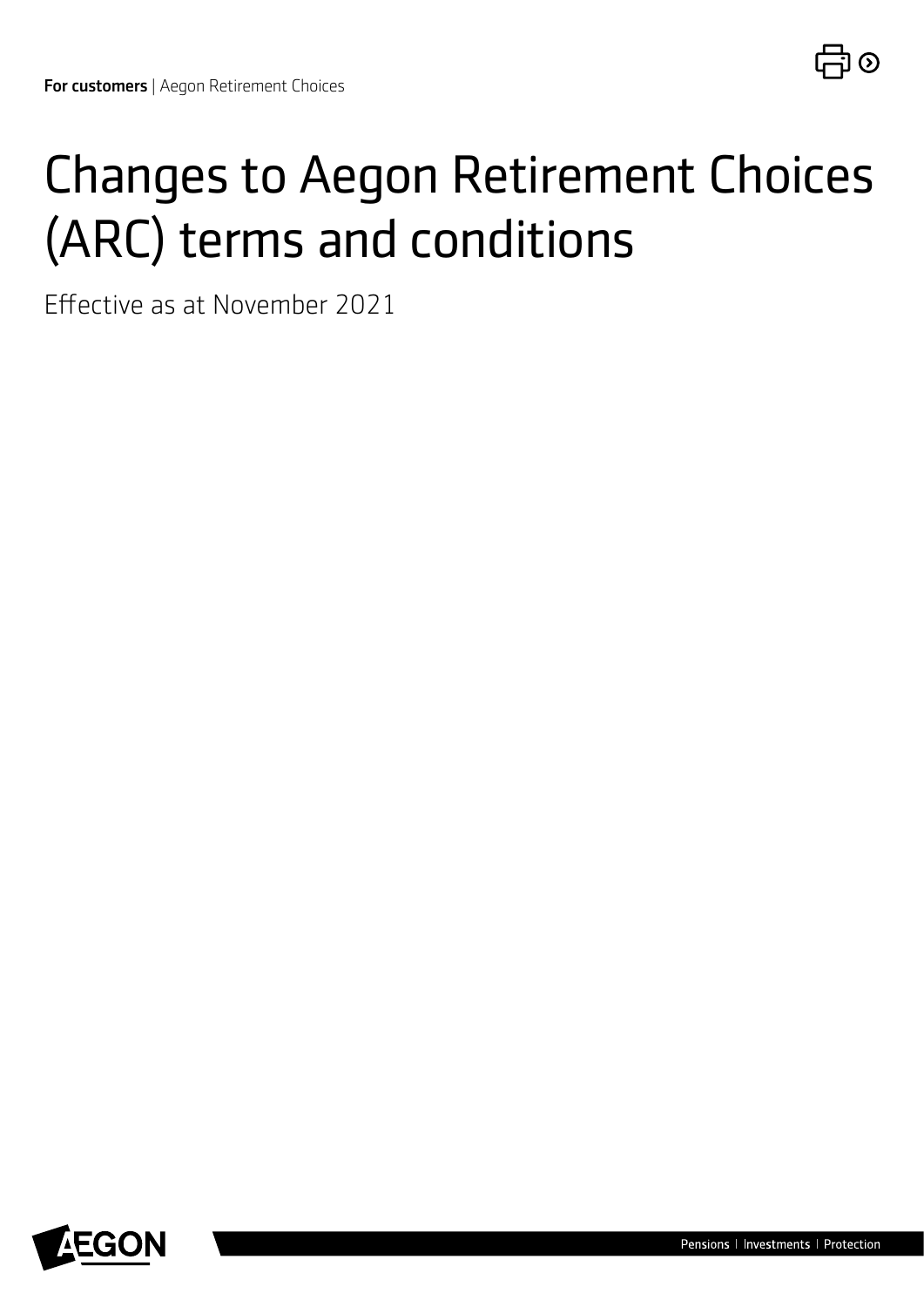We've made changes to the ARC terms and conditions and we've detailed these in the table below.

We've made some alterations to reflect process changes we've made to ARC and to make some areas clearer to you.

If you are unhappy with the proposed changes to these terms and conditions you should notify us of this. You have the right to terminate your use of the ARC service and request that we close all your product wrappers. All charges and payments due before closing your product wrappers would still be due to be paid in the event of closure. The options you have on closing your product wrapper will depend on the type of product and investments you hold. For example, if you hold a pension product we will be unable to pay the proceeds of any sale to your UK bank or building society account and you will have to request to transfer to another registered pension scheme. You should also speak to your adviser if you have one about your options before making any decisions.

The table below sets out all the changes made, however the following provides a summary of the significant changes to be aware of:-

The way in which the 'forced disinvestment' process, also known as cash top-up, is changing. If your cash facility does not hold enough cash to meet any payments that are due to be made from the cash facility of your product wrapper, or the balance of the cash facility has fallen below the required minimum balance and you have not taken any steps to remedy this, we can sell your investments in order to generate enough cash to meet the payments that are due and/or to bring the cash balance up to the minimum amount. Currently if we have to sell investments as part of the cash top-up process, and if you hold more than one investment, we sell holdings in your largest realisable investment in the first instance. If the sale from the largest realisable investment does not generate enough cash to meet the payments due we will then sell holdings in the next largest realisable investment, and so on.

We are changing the cash top-up process and this will now depend on the amount of cash required to meet any payments. If the amount required is:

Less than 0.25% of the current value of the wrapper we'll sell enough from the largest realisable investment to meet the payment out, or

• 0.25% or more of the current value of the product wrapper we'll sell proportionately from the product wrapper to meet the payment out, which means that your investment allocation will remain the same.

#### Example:

If you have a product wrapper worth £40,000 and the split is Fund  $A - £10,100$ , Fund B - £9,950, Fund C - £9,950, and Fund D - £9,900, and cash facility £100.

- Largest realisable investment sale you are due a regular income payment of £90, which is less than 0.25% of the total value of your product wrapper. We'll automatically sell £90 from the largest realisable investment, Fund A.
- Proportionate sale you are due a regular income payment of £190, which is more than 0.25% of the total value of your product wrapper. We'll sell proportionately across your product wrapper: £48.10 from Fund A, £47.38 from Fund B, £47.38 from Fund C and £47.14 from Fund D.

If you only hold one investment in your product wrapper and we are required to sell holdings, the cash top-up process will continue to operate as it currently does.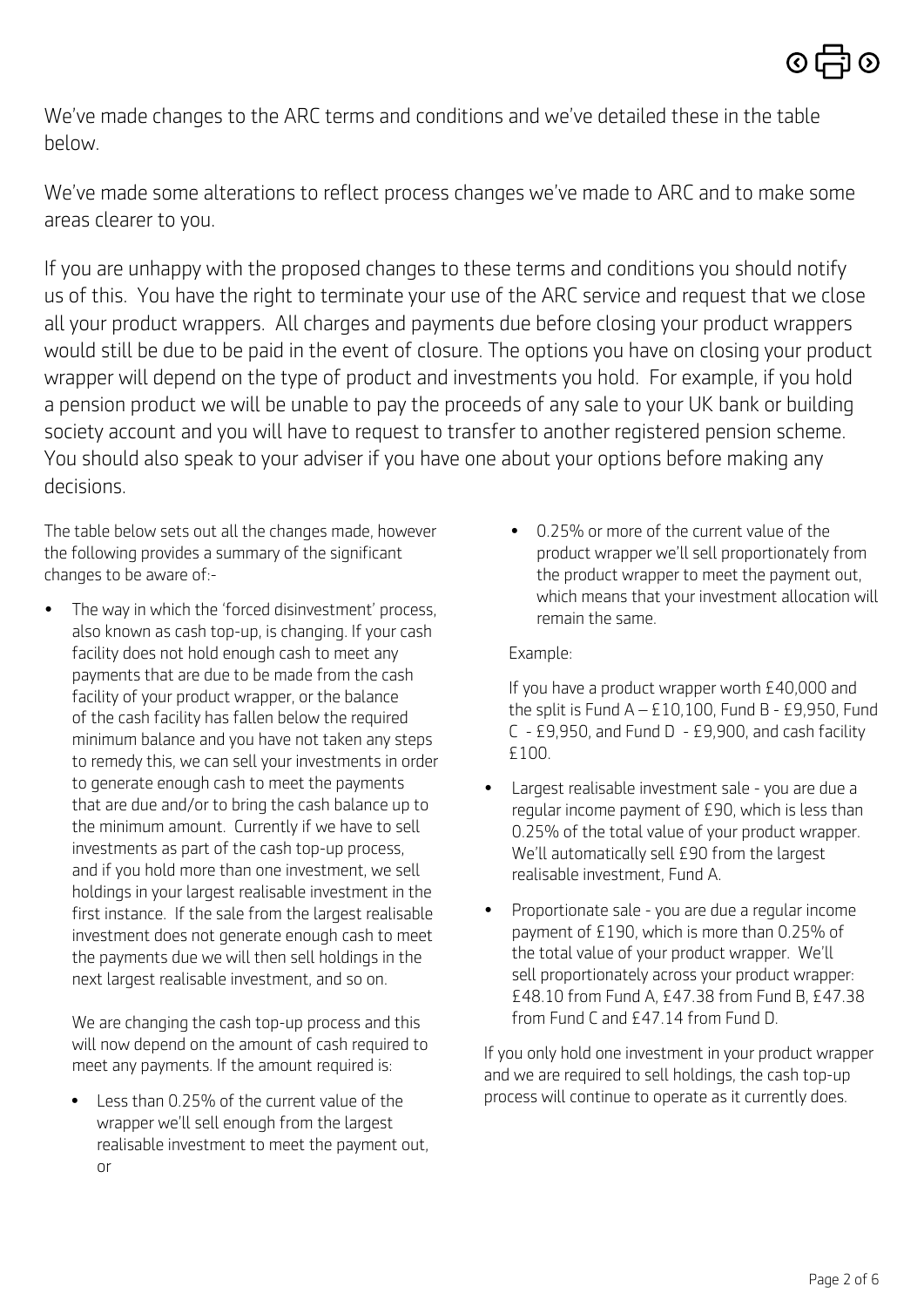- We have updated how we deal with re-registration of your investments both for transfers in and transfers out. If we are receiving investments from another platform we will check to see if there is a different fund class in the same investment with a lower charge and if so once the transfer to us is complete we will ask the fund manager to convert to the fund class with the lower charge. If you are transferring your investments with us to another provider we have added a clause to specify that if the receiving provider holds a different fund class to the one that we hold then we may need to convert to that fund class before we make the transfer.
- Our contact details have been updated throughout the terms and conditions.
- We have updated our complaints clauses to include more details on how you can refer complaints to the Financial Ombudsman Service and the Pensions Ombudsman. Reference to the European Union (EU) online dispute resolution platform has been removed following the UK's departure from the EU.
- We have made updates to our clauses in relation to verifying your identity and the source of any money you invest with us to make it clear the need to verify both your identity and the source of money throughout the time that you hold your product wrapper not just when it is first opened.
- In the ISA specific conditions we have inserted a new clause regarding partial ISA transfers. If you instruct us to transfer part of your ISA to another ISA manager current year subscriptions must be transferred in full. If you instruct a cash transfer there may be fluctuations in the value of your investments while the sale of your investments is in progress. We will sell an additional 5% of your investments if you or your adviser consent to the oversell to account for fluctuations in value. Any cash which is not transferred to the new ISA manager will remain in your cash facility. If we do not oversell there may be a delay in making the transfer if further sales are required due to fluctuations in value.

Where a clause has been added or deleted, all other clauses have been renumbered accordingly.

Any reference to a clause is to the old clause number, unless otherwise stated.

Please note that the page number references are to the July 2020 version of the ARC terms and conditions.

### Page(s)  $|$  Change

|    | Part 1 ARC terms and conditions                                                                                                                                                                                                                                                                                              |
|----|------------------------------------------------------------------------------------------------------------------------------------------------------------------------------------------------------------------------------------------------------------------------------------------------------------------------------|
| 6  | The website reference in Clause 1.2 has been updated to https://maps.org.uk/moneyhelper/.                                                                                                                                                                                                                                    |
| 10 | Definitions for 'Money Laundering Regulations' and 'Nominated Bank Account' have been added. These<br>terms are referred to throughout the terms and conditions.                                                                                                                                                             |
| 13 | Reference to the Pensions Ombudsman has been added to Clause 3.3.1.                                                                                                                                                                                                                                                          |
| 14 | Clause 3.3.2 has been updated to note that if you no longer have an adviser this may impact the an-<br>nual charge that you pay.                                                                                                                                                                                             |
| 17 | Clause 5.4.1 has been amended to describe the new forced disinvestment process. The amended<br>Clause 5.4.1 explains the scenarios in which we will sell holdings either from the largest value invest-<br>ment or proportionately across all of your investments which are included in the forced disinvestment<br>process. |
|    | References to 'cash top up' have been replaced by the term 'forced disinvestment' as this is an exist-<br>ing defined term in the terms and conditions and ensures consistency of terminology throughout the<br>terms and conditions.                                                                                        |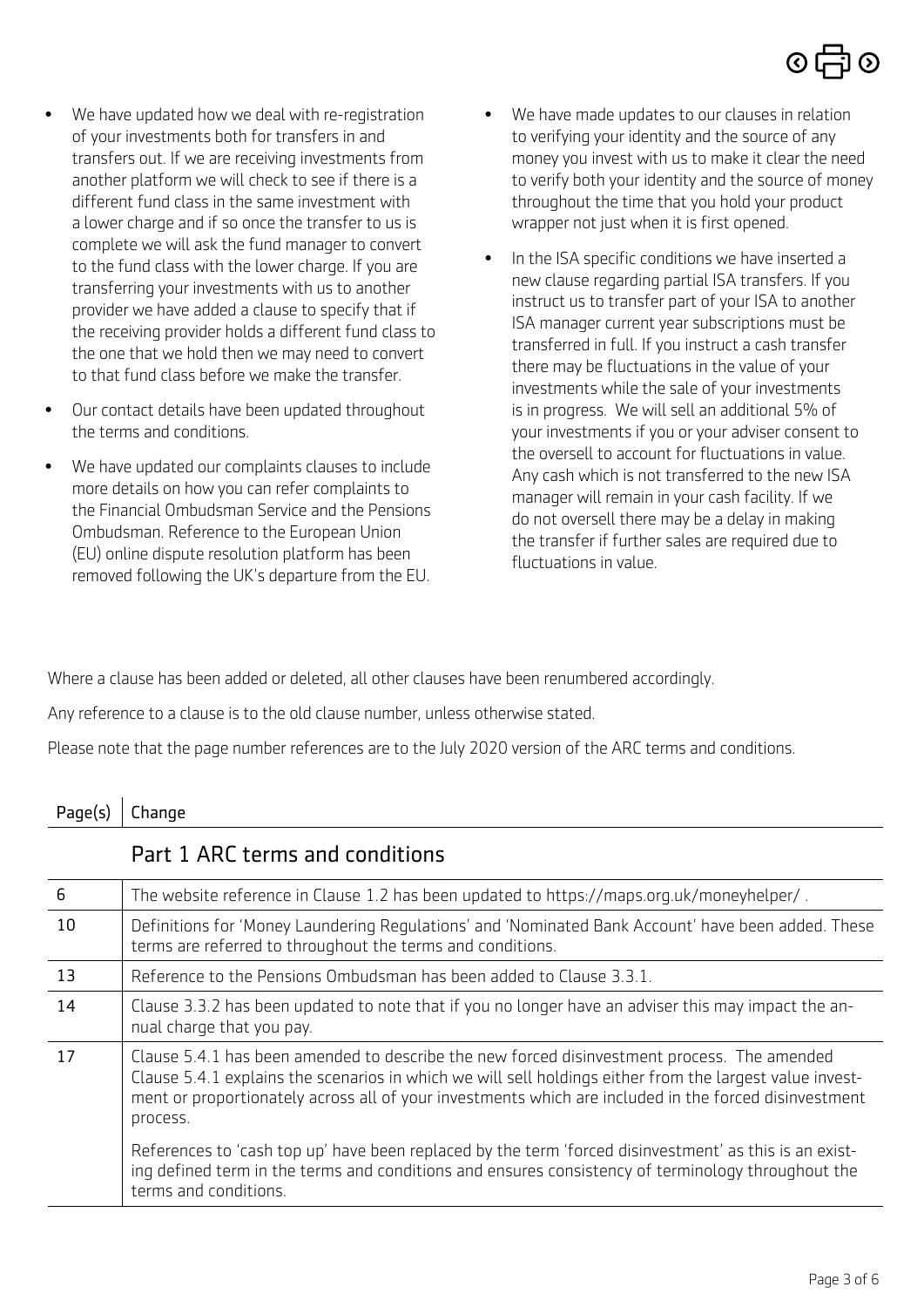| 18 | The reference to 'cash facility maintenance' in the existing Clause 5.4.5 has been replaced by the term<br>'forced disinvestment' as this is an existing defined term in the terms and conditions and ensures con-<br>sistency of terminology throughout the terms and conditions.                                                                                                                                                                                         |
|----|----------------------------------------------------------------------------------------------------------------------------------------------------------------------------------------------------------------------------------------------------------------------------------------------------------------------------------------------------------------------------------------------------------------------------------------------------------------------------|
| 18 | A new Clause 6.1.6 has been added to state that we reserve the right to return a payment to us and<br>return it to source.                                                                                                                                                                                                                                                                                                                                                 |
| 19 | A new Clause 6.3.2 has been added to specify that if we are receiving a transfer in by re-registration<br>of your existing investments with another provider, once the transfer is complete we will check to see<br>if there is a different fund class in the same investment with a lower charge and if so we will ask the<br>fund manager to convert to that fund class but cannot quarantee that they will agree to do so.                                              |
| 24 | Clause 7.8.3 has been updated to clarify that rounding of settlement proceeds includes both proceeds<br>from purchases and sales.                                                                                                                                                                                                                                                                                                                                          |
| 25 | Clause 7.10 has been updated to specify that we will only notify you of settlement delays if these are<br>significant and it is possible to notify you before the settlement takes place.                                                                                                                                                                                                                                                                                  |
| 26 | A new Clause 7.12.7 has been added to clarify that a switch request cannot be completed if there is<br>an outstanding switch from the same investment. The switch will be completed once the outstanding<br>switch has been completed.                                                                                                                                                                                                                                     |
| 27 | Clause 7.13.6 has been amended to clarify that if your adviser changes your default investment<br>strategy any rebalancing of your investments will cease.                                                                                                                                                                                                                                                                                                                 |
| 28 | Clause 7.13.15 has been deleted and some wording in 7.15.3 has also been deleted. This was in<br>relation to exchange traded funds and investment trusts and charges referred to in Clauses 10.3.8 and<br>10.3.9.                                                                                                                                                                                                                                                          |
| 28 | A new Clause 7.14.3 has been added to clarify that a model portfolio will be removed from your<br>product wrapper if you change your investments. In this scenario your adviser or discretionary fund<br>manager would have to set the model portfolio up again.                                                                                                                                                                                                           |
| 28 | The reference to 'cash top up' in Clause 8.1 has been replaced by the term 'forced disinvestment' as<br>this is an existing defined term in the terms and conditions and ensures consistency of terminology<br>throughout the terms and conditions.                                                                                                                                                                                                                        |
| 28 | The heading of Clause 8.2 has been amended to delete reference to voting rights and accounts/<br>reports as these are dealt in in other clauses                                                                                                                                                                                                                                                                                                                            |
| 30 | Clause 8.3.1.1 has been updated to clarify that income will be credited to the cash facility 10 working days<br>after it is received and the appropriate documentation is received.                                                                                                                                                                                                                                                                                        |
| 30 | A new clause has been added at 8.3.1.6 to clarify that from time to time fund managers will not pay<br>income in cash but will instead reinvest the income in the investment it was generated from. If that is<br>the case we will instruct sales to realise cash so that the income can be paid to you in cash if this is<br>what you have selected. You will receive the same amount of income it will just mean that there is a<br>delay while the sale is in progress. |
| 31 | Clause 8.3.3.1 has been updated to delete the reference to us reinvesting income in the absence of<br>your instruction. We will only reinvest income if you instruct us to do so.                                                                                                                                                                                                                                                                                          |
| 31 | Clause 8.5 'Exercising voting rights for quoted companies' has been deleted.                                                                                                                                                                                                                                                                                                                                                                                               |
| 32 | The contact details in Clause 9.1 have been updated.                                                                                                                                                                                                                                                                                                                                                                                                                       |
| 32 | Clause 9.2 v has been deleted in its entirety as changes to bank accounts can be updated online, and<br>the following sub-clauses renumbered.                                                                                                                                                                                                                                                                                                                              |
| 32 | Clause 9.2 iii has been deleted and the following sub-clauses renumbered as changes to any discretionary<br>investment manager charge you pay may be updated online.                                                                                                                                                                                                                                                                                                       |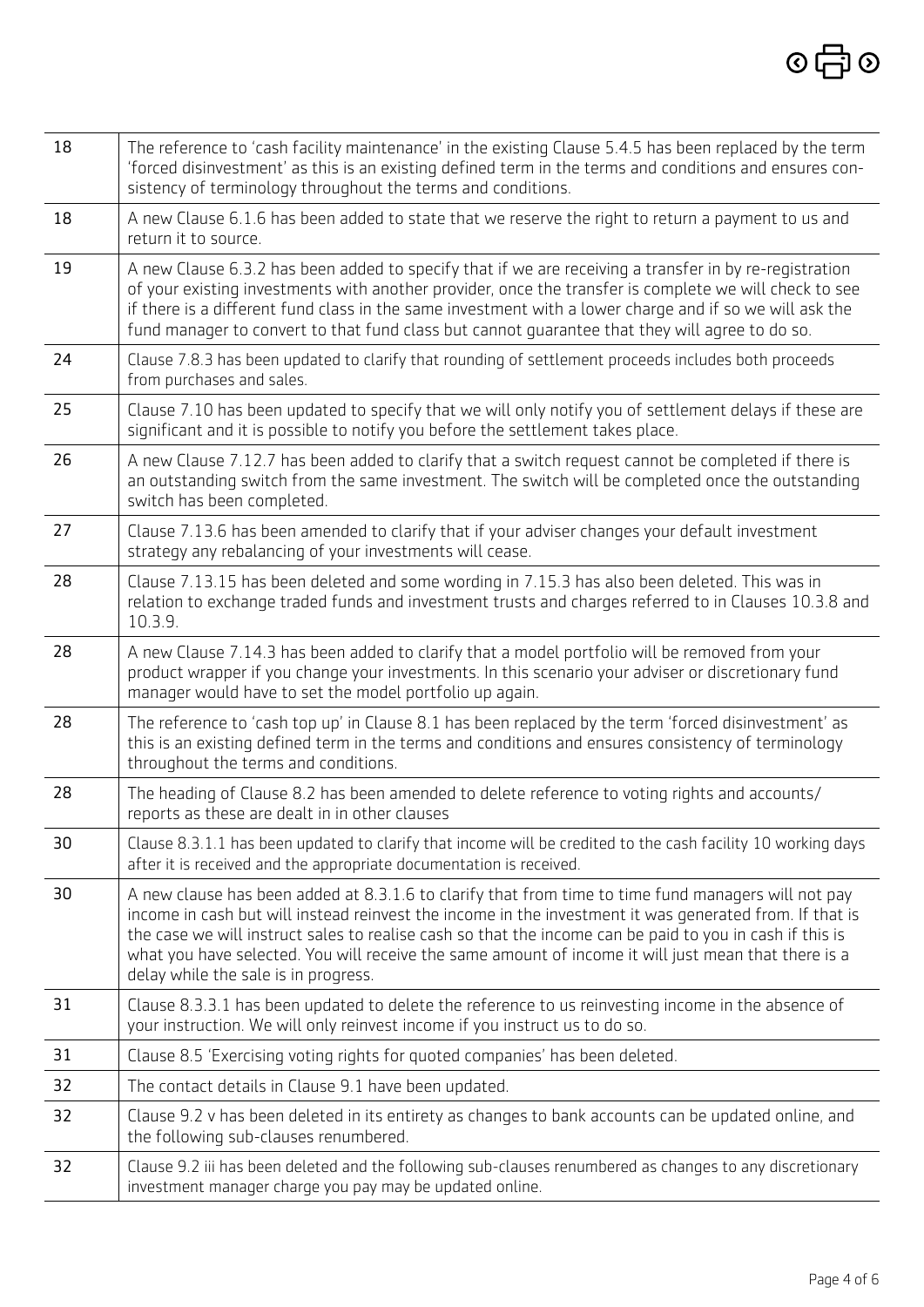| 32 | Clause 9.3.1 has been updated to set out that we may send some communications to you<br>electronically if permitted by regulation and legislation. We will tell you in advance if there is a<br>planned change in how we communicate with you. The final sentence at 9.3.1.i has also been deleted<br>which had stated that model portfolio name would be included on contract notes for investments into<br>model portfolios. The model portfolio name is not included in contract notes. |
|----|--------------------------------------------------------------------------------------------------------------------------------------------------------------------------------------------------------------------------------------------------------------------------------------------------------------------------------------------------------------------------------------------------------------------------------------------------------------------------------------------|
| 33 | The contact details in Clause 9.4 have been updated.                                                                                                                                                                                                                                                                                                                                                                                                                                       |
| 33 | The complaints information in Clause 9.4.3 has been updated.                                                                                                                                                                                                                                                                                                                                                                                                                               |
| 33 | The existing Clause 9.4.4 regarding EU online disputes resolution has been deleted.                                                                                                                                                                                                                                                                                                                                                                                                        |
| 33 | A new Clause has been inserted at 9.4.4 detailing contact details for the Pensions Ombudsman in<br>relation to SIPP complaints.                                                                                                                                                                                                                                                                                                                                                            |
| 34 | Clause 9.6 has been updated to include reference to the new defined term 'Money Laundering<br>Regulations'                                                                                                                                                                                                                                                                                                                                                                                 |
| 34 | Clause 9.6 has been updated to clarify that we need to verify your identity when you open a product<br>wrapper and throughout the period that you hold the product wrapper and that we need to verify the<br>source of money you are investing at any time.                                                                                                                                                                                                                                |
| 34 | Clause 10.1.3 has been updated to include reference to the new defined term 'nominated bank<br>account' and to state that if you have changed your nominated bank account we can only make<br>payment to you once we have verified the account which may result in a delay.                                                                                                                                                                                                                |
| 35 | Clause 10.2.1 has been updated to clarify that we need a valid instruction from you for re-registration<br>of your investments to another provider                                                                                                                                                                                                                                                                                                                                         |
| 35 | A new Clause 10.2.2 has been inserted, to specify that if the receiving provider of a re-registration<br>holds a different fund class then we may need to instruct a conversion to that fund class before we<br>transfer your investments to that new provider, and all subsequent Clauses have been renumbered.                                                                                                                                                                           |
| 35 | Any references to 'in-specie transfer out' have been amended to state 'transfer out by re-registration'.                                                                                                                                                                                                                                                                                                                                                                                   |
| 39 | We have deleted Clauses 10.3.8 Aggregated stockbroker fee and 10.3.9. Sharesave rollover fee,<br>renumbered all subsequent Clauses and amended or deleted reference to those Clauses elsewhere in<br>the terms and conditions document.                                                                                                                                                                                                                                                    |
| 40 | The references to 'cash facility maintenance' in Clause 10.4.5 has been replaced by the term 'forced<br>disinvestment' as this is an existing defined term in the terms and conditions and ensures consistency<br>of terminology throughout the terms and conditions.                                                                                                                                                                                                                      |
| 49 | Clause 13.11 has been updated to clarify that a transfer of business to another person could include<br>an internal transfer to one of our group companies.                                                                                                                                                                                                                                                                                                                                |
|    |                                                                                                                                                                                                                                                                                                                                                                                                                                                                                            |

# Part 1 Section B – the Individual Savings Account (ISA)

| 52 | We have inserted a new Clause 3.1.3 which sets out that if you instruct us to transfer part of your ISA<br>to another ISA manager current year subscriptions must be transferred in full. If you instruct a cash<br>transfer there could be fluctuations in the value of your investments while the sale of your invest-<br>ments is in progress. We will sell an additional 5% of your investments if you or your adviser consent<br>to the oversell to account for fluctuations in value. Any cash which is not transferred to the new ISA<br>manager will remain in your cash facility. |
|----|--------------------------------------------------------------------------------------------------------------------------------------------------------------------------------------------------------------------------------------------------------------------------------------------------------------------------------------------------------------------------------------------------------------------------------------------------------------------------------------------------------------------------------------------------------------------------------------------|
| 53 | At Clause 7.2 we have amended 'make an in-specie transfer' to 're-register your investments'                                                                                                                                                                                                                                                                                                                                                                                                                                                                                               |